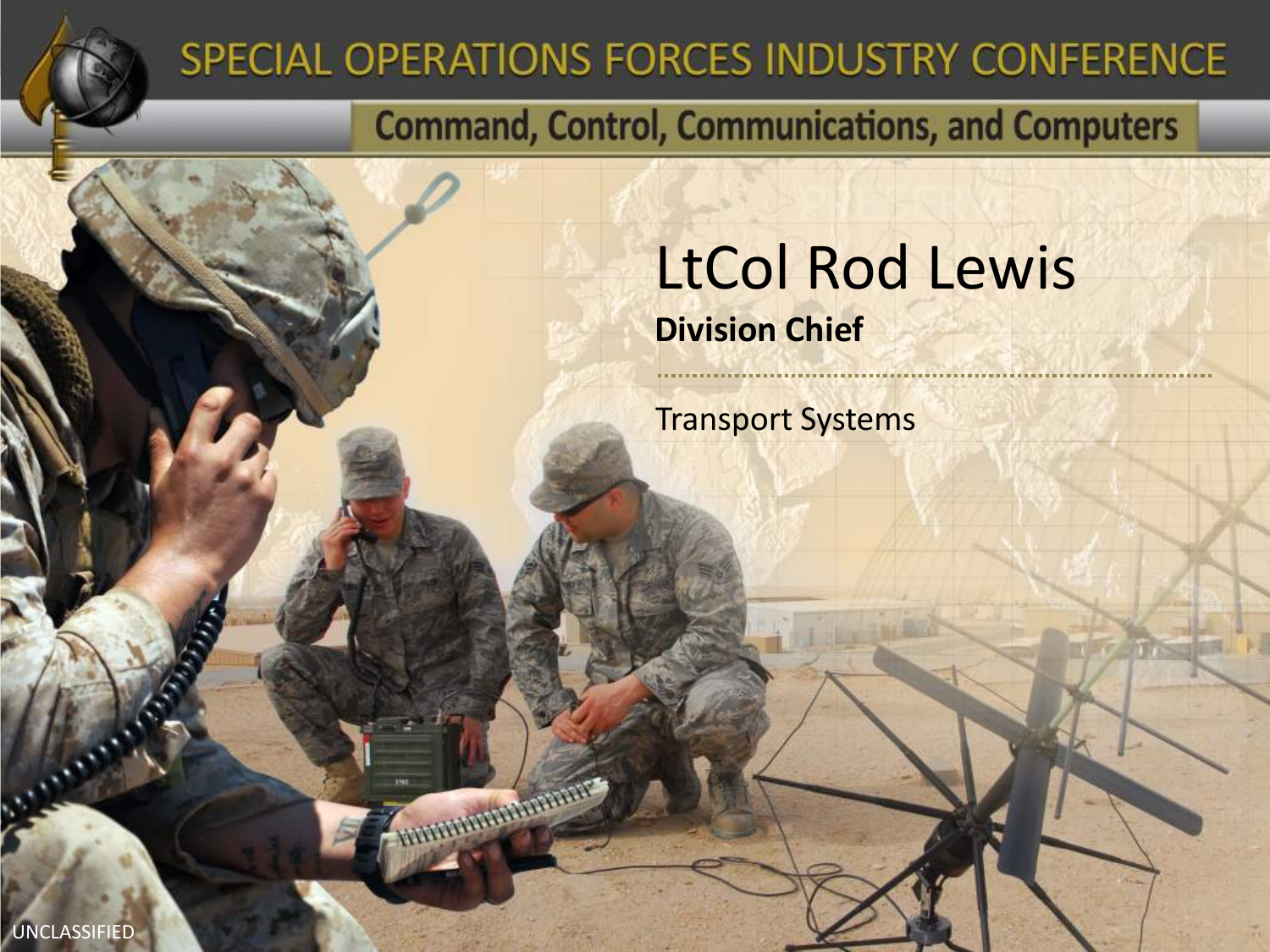## **Transport**

- SCAMPI (Not and Acronym)
- Tactical LAN (TACLAN)
- Radio Integration System (RIS)
- SOF Deployable Node (SDN)
- Product Distribution System (PDS)

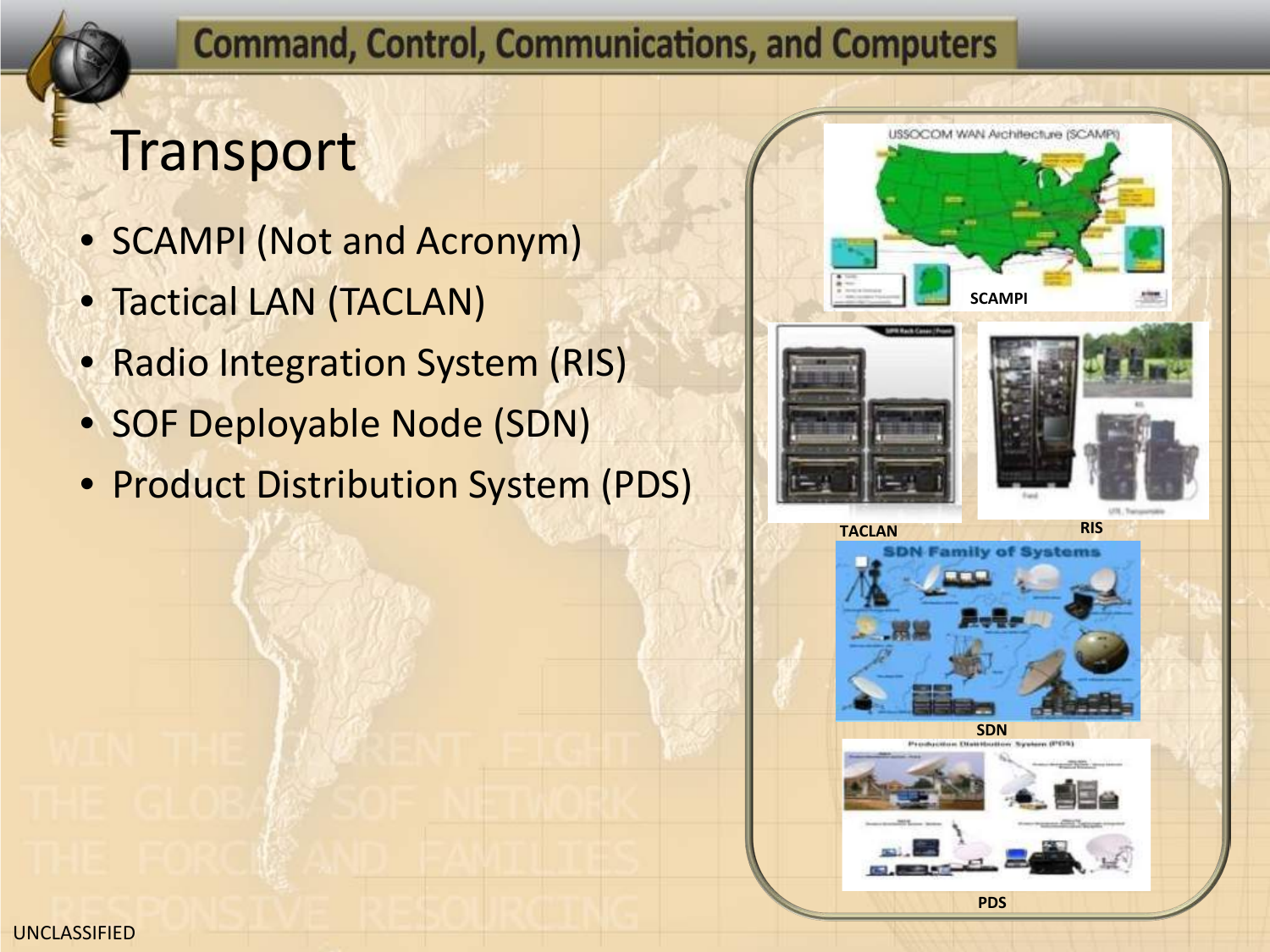## SCAMPI

• Special Operations Forces (SOF) world-wide Command, Control, Communications, Computers and Intelligence (C4I) satellite and terrestrial telecommunications architecture that enables garrison and deployed forces to plug into the SOF Information Environment (SIE). SCAMPI provides real-time voice, data, and video teleconferencing capabilities for all SOF.

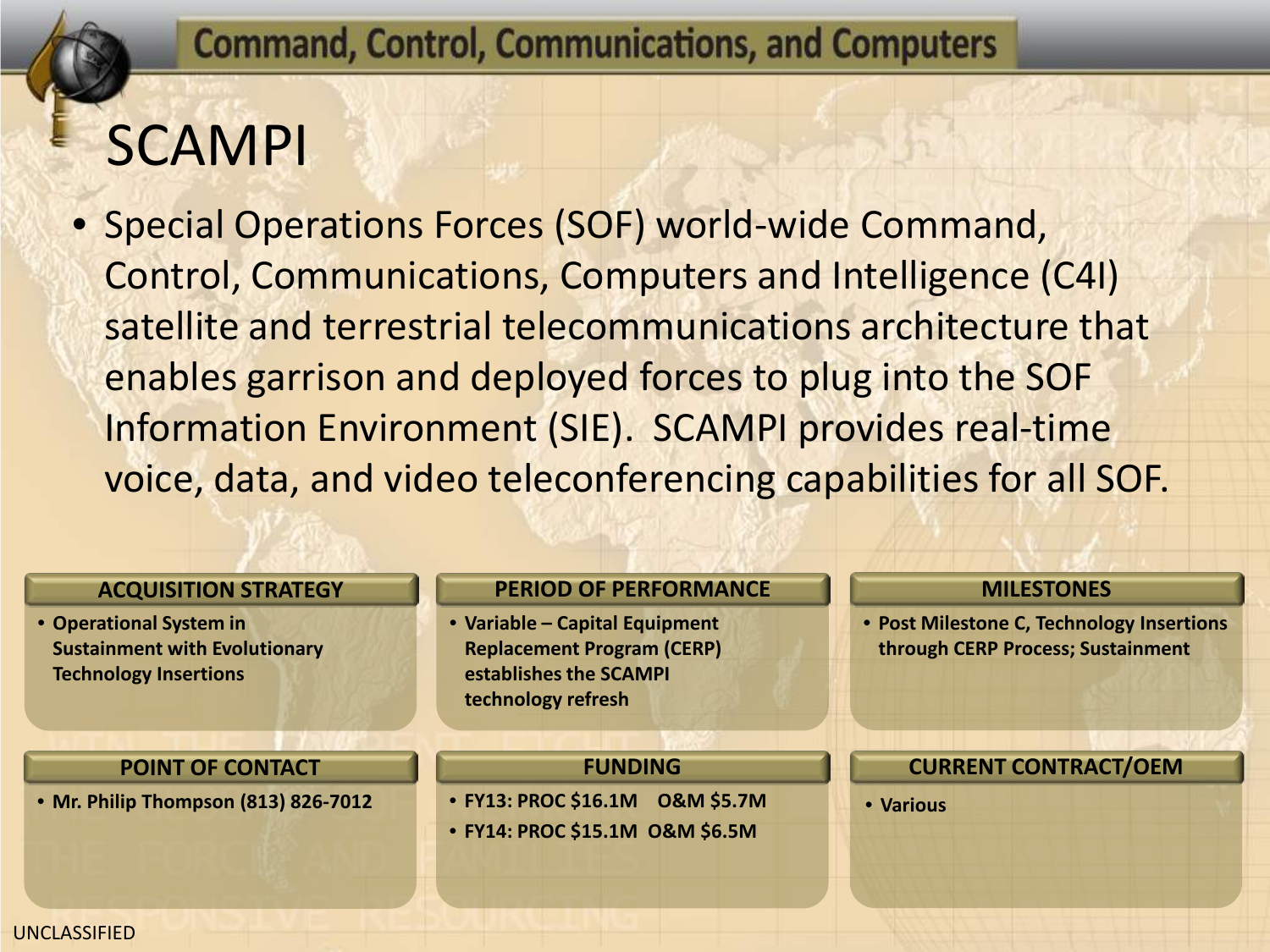# SCAMPI Technology Interest Areas

- Multi Protocol Label Switching (MPLS) Virtual Private Network (VPN)
	- Layer 2 VPN
- IPv4 IPv6 Coexistence
	- Dual Stack
- Assured IP (Quality of Service)
- Unified Communications (Voice, Video, Data)
- Assured Services Session Initiation Protocol (AS-SIP)
- Network Security
	- End to End Security
- Network Management
	- Monitoring, Measuring, Reporting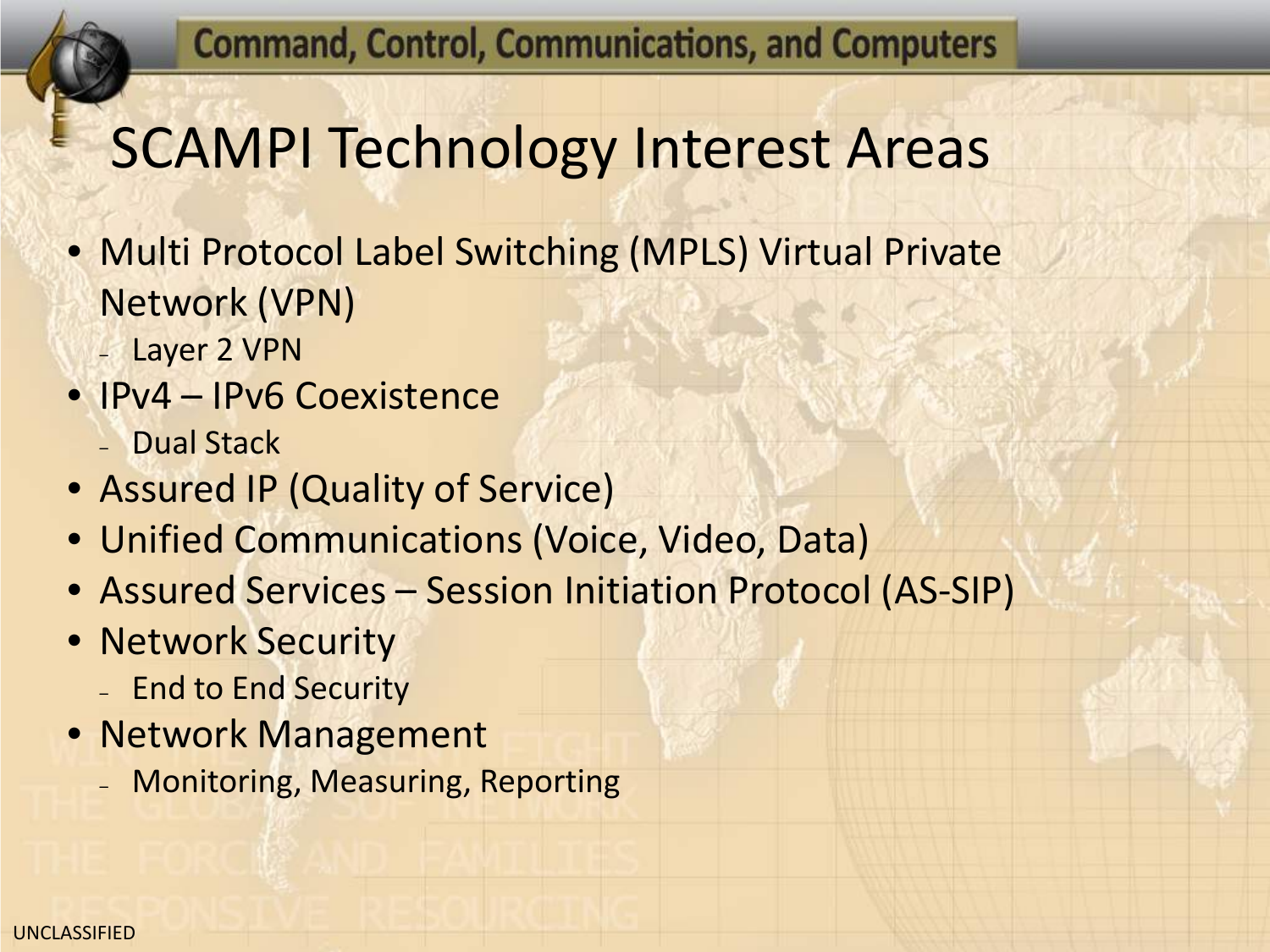### Tactical Local Area Network (TACLAN)

• TACLAN Family of Systems (FoS) consists of TACLAN Suites, Mission Planning Kits (MPK), Field Computing Devices (FCD), C-LAN, Radio over IP (RoIP), and Full Motion Video (FMV) Kits. TACLAN provides automation infrastructure and common user applications to interconnect deployed Special Operation Forces (SOF) onto the SOF Information Environment (SIE).

#### **ACQUISITION STRATEGY**

• **Operational System in Sustainment with Evolutionary Technology Insertions**

#### **POINT OF CONTACT**

• **Ms. Michele Mayo (813) 826-8080**

#### **PERIOD OF PERFORMANCE**

• **Variable – Capital Equipment Replacement Program (CERP) establishes the TACLAN technology refresh**

#### **FUNDING**

- **FY13: RDT&E: \$.821M PROC \$18.1M O&M \$31.8M**
- **FY14: RDT&E: \$.834 PROC \$22.2M O&M \$41.4M**

#### **MILESTONES**

• **Post Milestone C, Technology Insertions through CERP Process; Sustainment; Research, Development, Test and Evaluation (RDT&E)**

#### **CURRENT CONTRACT/OEM**

• **SITEC Production Tower – iGov Technologies – IDIQ 3 year plus 2 option years – awarded 1 Feb 2013**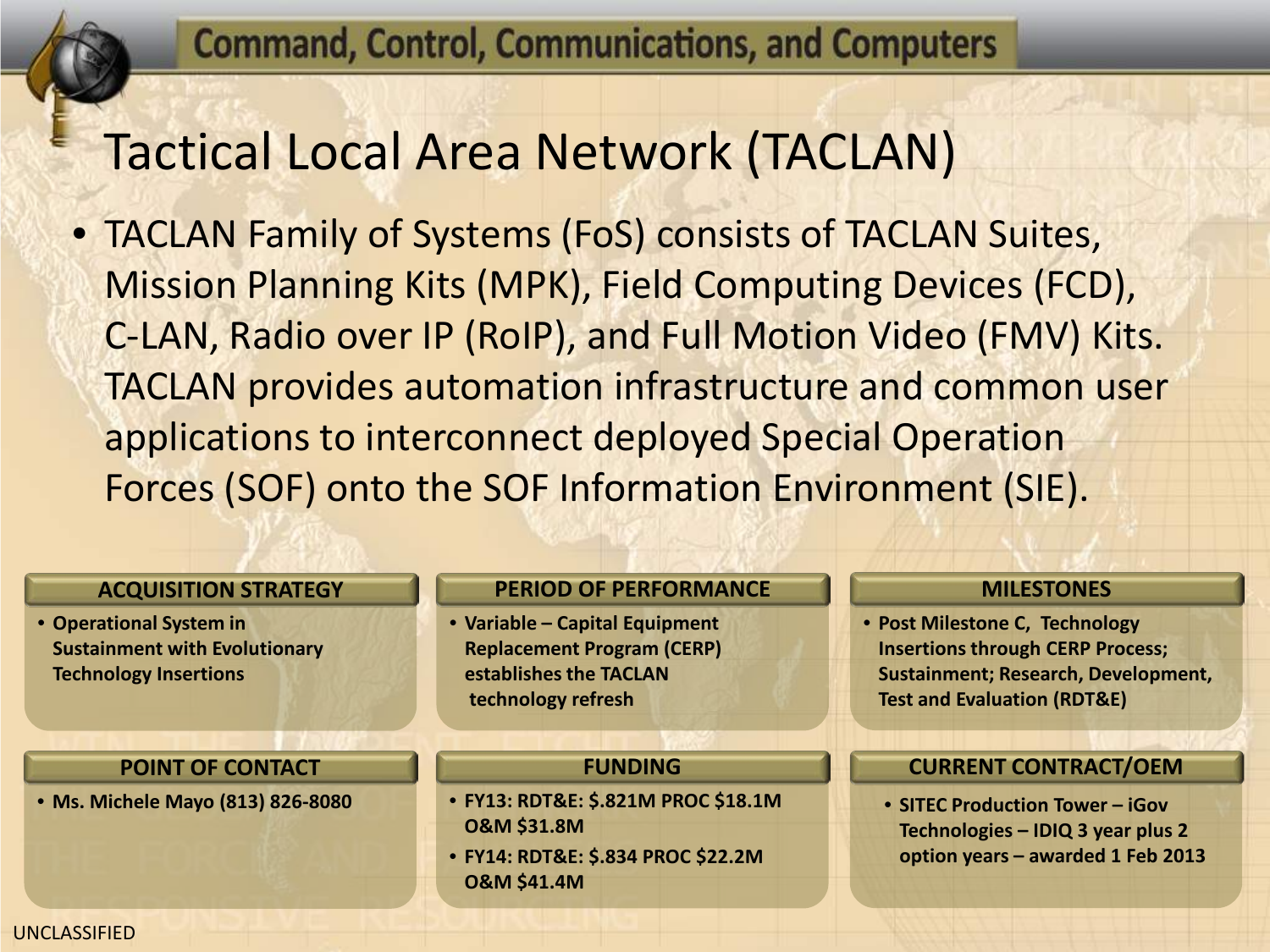## TACLAN Technology Interest Areas

- Interoperability with USSOCOM SOFNET
- Wireless capabilities
- Unified Voice communications (Enterprise RoIP/VOIP )
- Network/Service acceleration and monitoring
- Information Assurance tools and controls
- Enterprise Data archive and backup
- Application Servers
- Cloud Based Solutions
- Scalable sizing for mission (single user to large deployment)
- Reduction of size and weight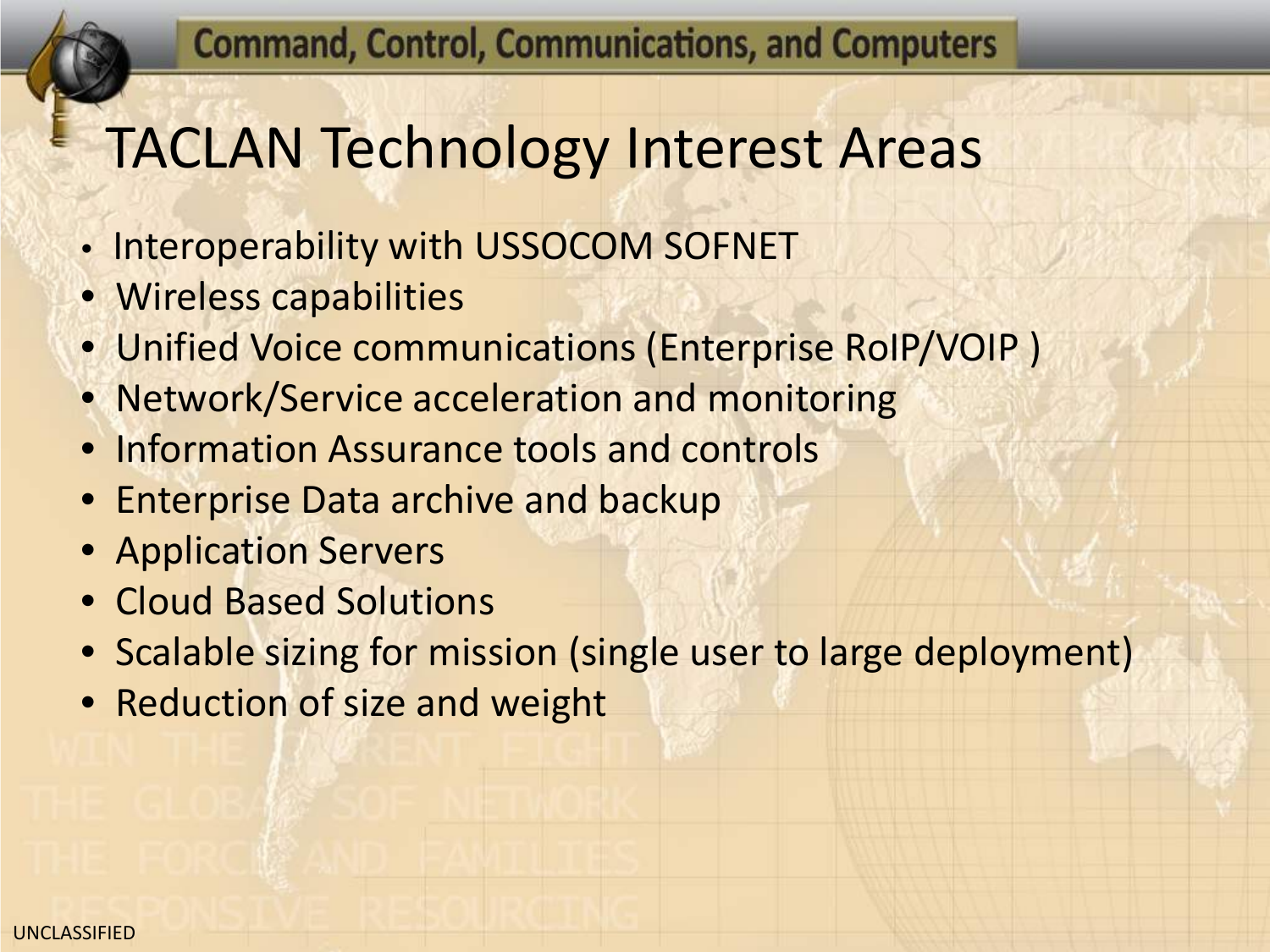## Radio Integration System (RIS)

• The Radio Integration Systems (RIS) Is A Full Scale Deployable And Scalable Transit Case System That Currently Supports Deployed Combatant Commanders. RIS Provides The Critical Command, Control, And Communications (C3) Linkage Between Deployed SOF Bases And LNO Teams To SOF, SOF Headquarters, And SOF Support Elements. It Interfaces, Enhances, And Combines Multiple Single Channel Radios Into One Integrated C3 Suite. It Gives SOF Commanders On The Go Essential Communications Connectivity.

### **ACQUISITION STRATEGY**

• **Operational System In Sustainment With Continued Production To Meet Full Operational Capability**

#### **POINT OF CONTACT**

• **Ms Kathleen Klaeser, 813-826-7291**

**PERIOD OF PERFORMANCE**

**FUNDING**

• **O&M – Approximately \$7M Per Year**

• **Procurement – Varies Per Year**

• **Varies Based On Variant**

#### **MILESTONES**

• **Post Milestone C, Production, Sustainment, And Capital Equipment Replacement**

**CURRENT CONTRACT/OEM**

• **NAVAIR Prime Integrator**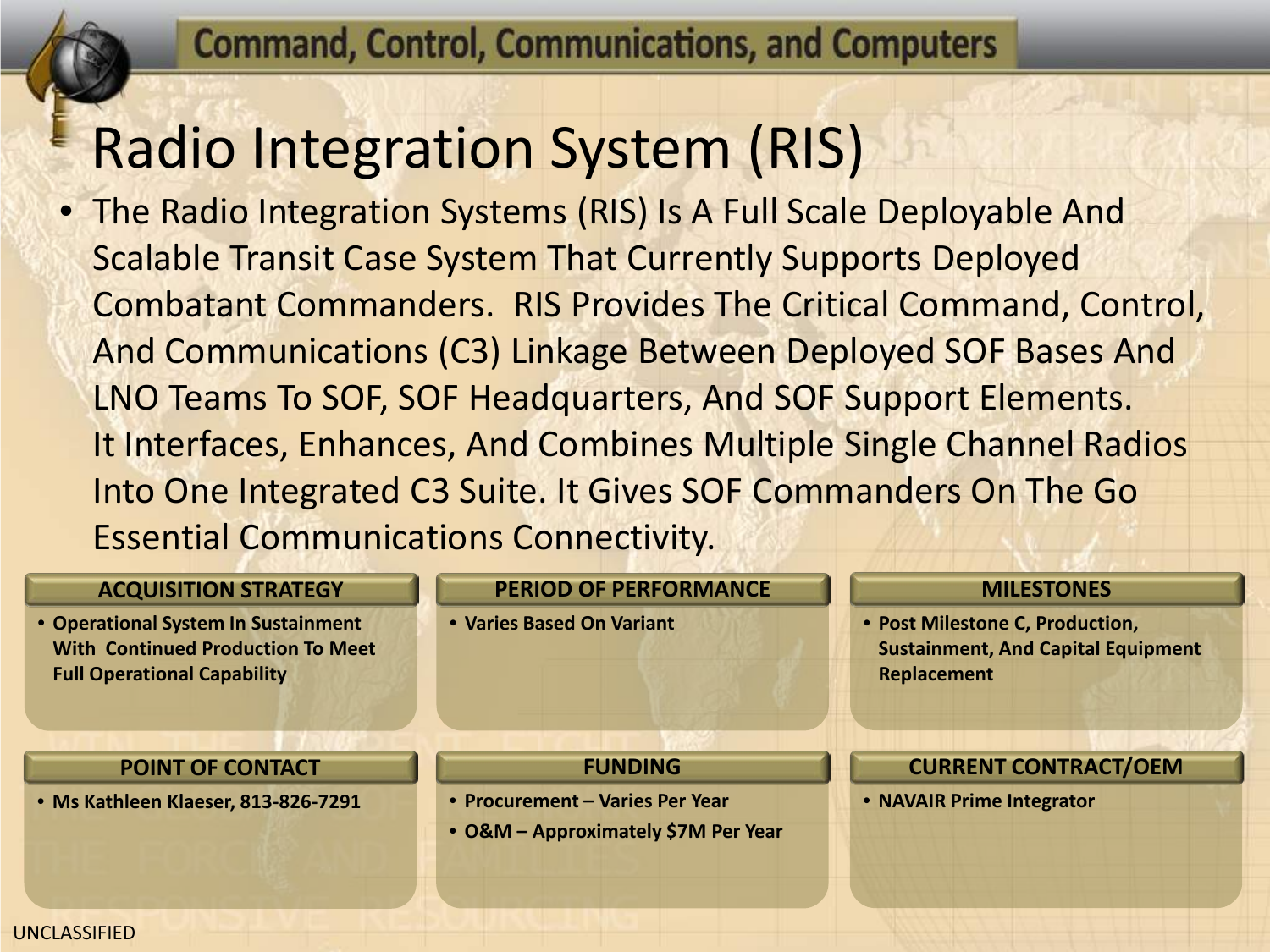### RIS Potential Technology Interest Areas

• Tie Into Mobile Technology & Current Warfighter Applications

- Full Remote Keypad/Display Unit (KDU) Programming From Mobile **Devices**
- Use Of Tablets Or Mobile Devices To Interface With RIS System
- Video / Media Server (Maps, Pictures, UAV Feed, GPS Data)
- Bridging The Divide (Civil & Military Assets / Data Bridging)
- Coalition Interoperability / Classification Tagging
- Next Generation Wireless
- Mobile User Objective System (MUOS) Applications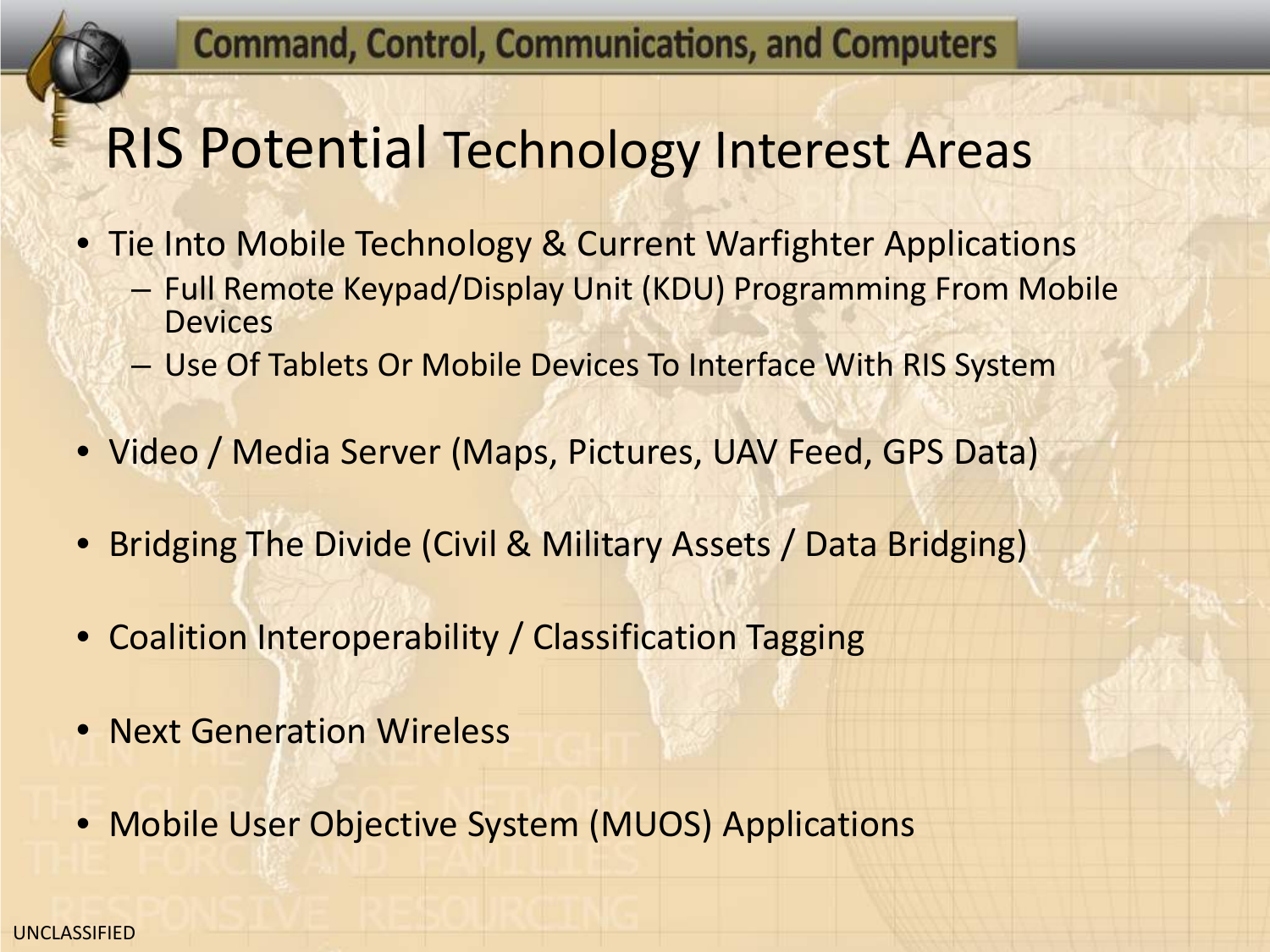### SOF Deployable Nodes (SDN)

• Family Of Deployable, Scalable Super High Frequency, Multiband SATCOM Systems Providing Transport For High-capacity, Voice, Data, VTC, And Video At All Classification Levels. Includes Variants To Support Wideband SATCOM-On-The-Move And Intelligence Mission Requirements, Full-Motion Video Access, Integration With Mobile Computing And Other Operational Needs.

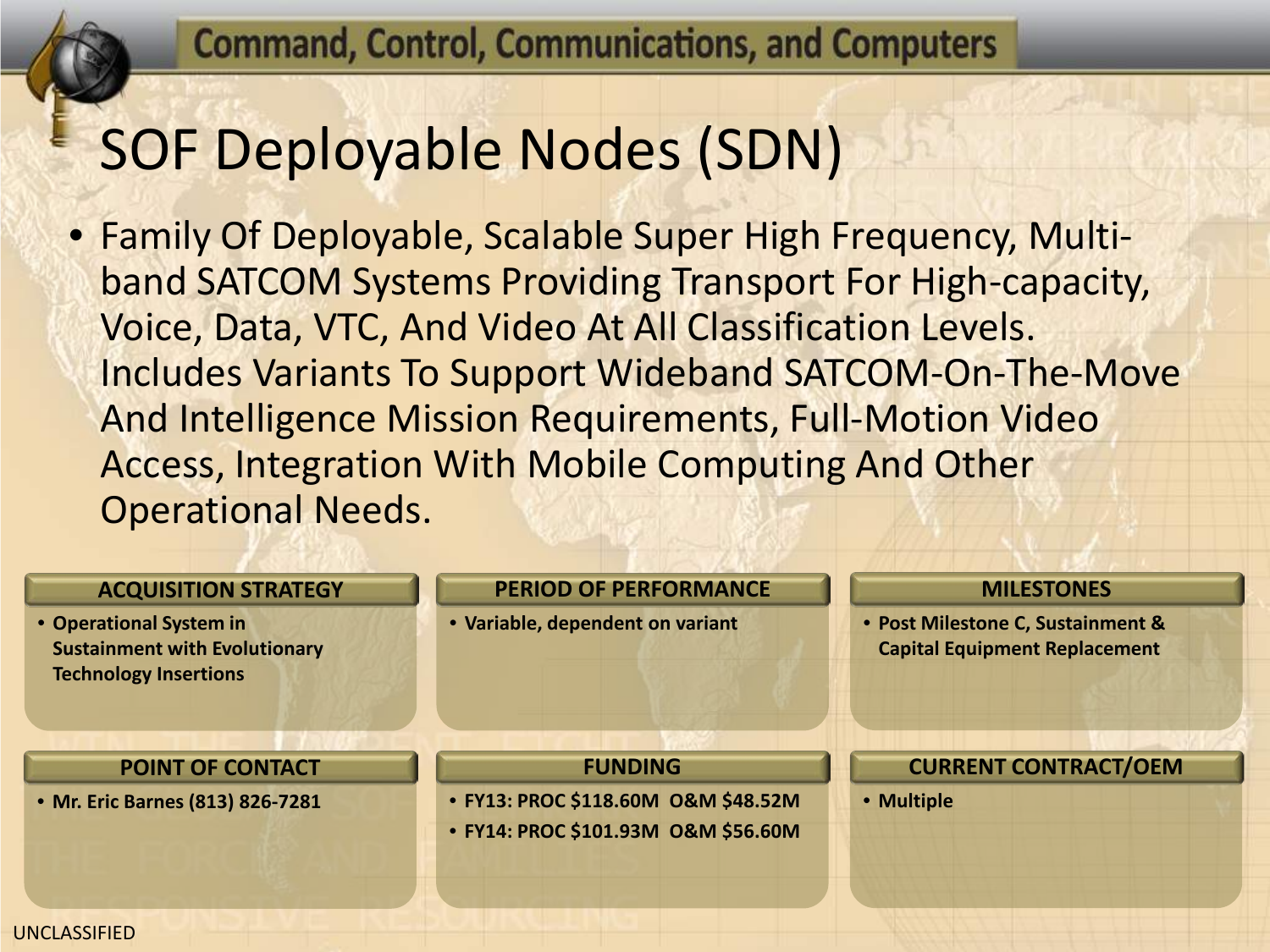## SDN Technology Interest Areas

- Wideband SATCOM-On-The-Move Systems
	- Ground Mobile
	- Airborne
	- Maritime
- Deployable/ Mobile Computing Infrastructure Integration Into SDN Systems
	- 3G/4G/LTE
	- WiFi/WiMax
- Next Generation Crypto Products
	- Embedded
	- Multi-Level